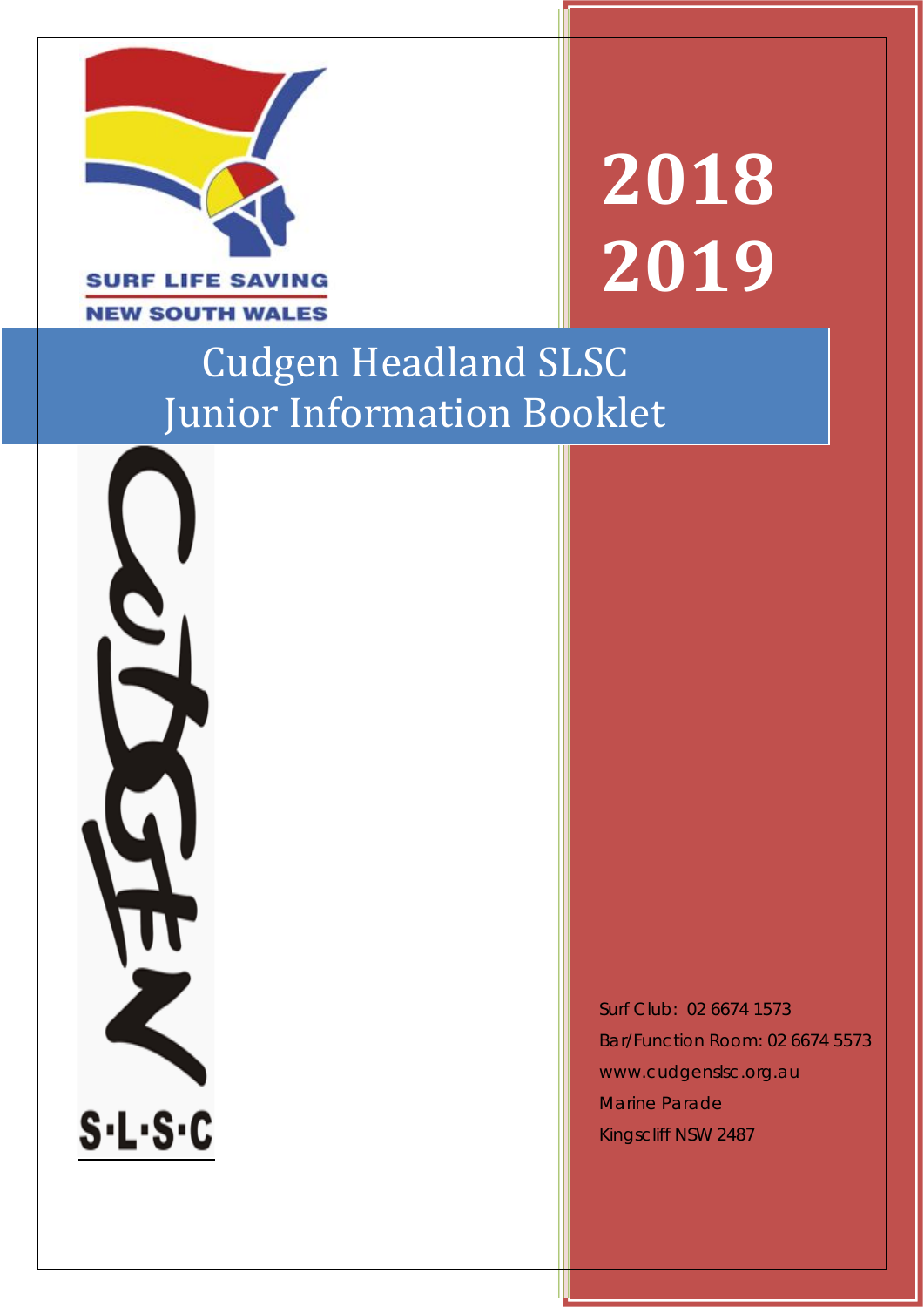#### **WELCOME**

Thank you for joining us at Cudgen Headland Surf Lifesaving Club for the 2018 – 2019 season. Junior development within surf lifesaving is a valuable learning opportunity for our children and has its origins in the 1960s. Cudgen's JAC movement was founded during the Cudgen Headlands SLSC annual general meeting of the 1966-67 season when it was suggested that a nipper club be formed and Jack Julius was elected president on its formation on 30 Oct 1966.

Over time, the JAC Movement has grown and developed along with the changing surf lifesaving culture, changing community attitudes and the changing expectations of members. The one thing that has remained constant is the willingness of members to commit their time to the training and mentoring of our children.

At Cudgen Headland SLSC we have a dedicated team that will train and develop the children, ensuring they have a fun beach experience throughout the season. You are encouraged to assist us with the activities that make this sport and this club great. These activities provide your children with skills they can use throughout their lives. The following information booklet has been prepared to get you started. Do not hesitate to speak to anyone of the Committee members if you have any questions or feedback.

We encourage all interested persons to peruse the Cudgen SLSC website [\(www.cudgenslsc.org.au\)](http://www.cudgenslsc.org.au/) Nippers sections for updated information on the following:

- Current serving Executive Committee members and Age Managers
- Calendar of events including activity days, carnivals and administrative meetings
- Policies
- General information on training and the history of Cudgen SLS Club.

Enjoy the season.

#### **AGE GROUPS**

Age groups are determined as at 30 September, age categories for 2017/2018 Season:

| U14             | Date of Birth falls between 1st Oct 2004 & | 30th Sep 2005 |
|-----------------|--------------------------------------------|---------------|
| U13             | Date of Birth falls between 1st Oct 2005 & | 30th Sep 2006 |
| U12             | Date of Birth falls between 1st Oct 2006 & | 30th Sep 2007 |
| U11             | Date of Birth falls between 1st Oct 2007 & | 30th Sep 2008 |
| U <sub>10</sub> | Date of Birth falls between 1st Oct 2008 & | 30th Sep 2009 |
| U <sub>9</sub>  | Date of Birth falls between 1st Oct 2009 & | 30th Sep 2010 |
| U8              | Date of Birth falls between 1st Oct 2010 & | 30th Sep 2011 |
| U <sub>7</sub>  | Date of Birth falls between 1st Oct 2011 & | 30th Sep 2012 |
| 116             | Date of Birth falls between 1st Oct 2012 & | 30th Sep 2013 |
|                 |                                            |               |

**FEES**

U6s/U7s - \$100 U8s and up - \$150 Family of 2 or more children - \$350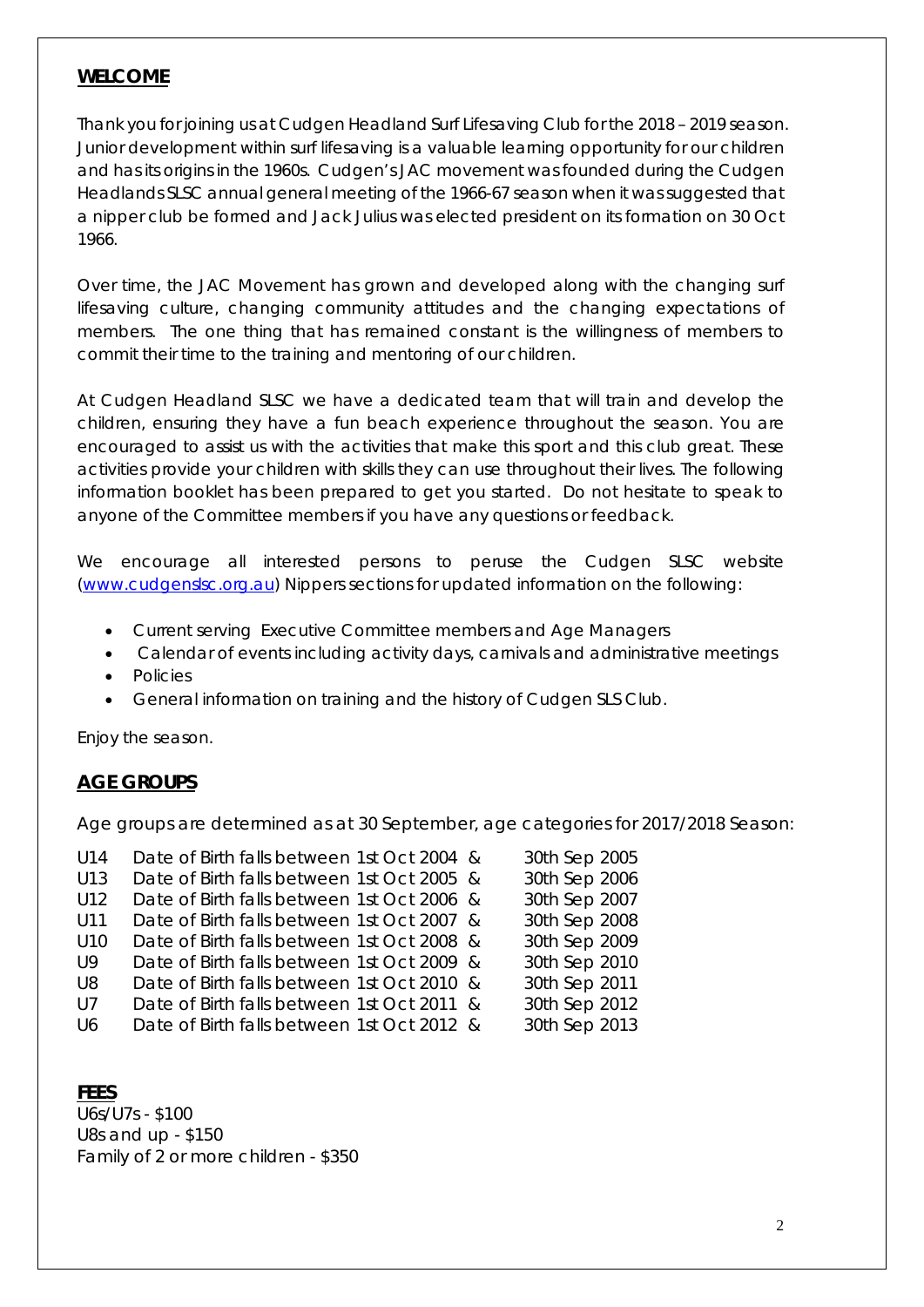# **PROFICIENCY**

For safety and development reasons all children from U6's to U14's must successfully complete proficiency before competing in junior surf water activities. Preliminary Evaluation is undertaken prior to commencing any surf water activities, training or competition. It consists of a survival float, a timed pool swim and an open water swim.

|                | <b>Preliminary Evaluation</b><br>(Float)                                                                                                                                                           | <b>Preliminary Evaluation</b><br>(swim)        | <b>Competition Evaluation</b><br>(Competition Eval)                                         |
|----------------|----------------------------------------------------------------------------------------------------------------------------------------------------------------------------------------------------|------------------------------------------------|---------------------------------------------------------------------------------------------|
| U <sub>6</sub> | From a standing position in waist deep water perform a<br>front glide and recover to a secure position. Perform a<br>back or front float holding a buoyant aid and recover to a<br>secure position |                                                | Nil (no competition)                                                                        |
| <b>U7</b>      | From a standing position in waist deep water perform a<br>front glide and recover to a secure position. Perform a<br>back or front float holding a buoyant aid and recover to a<br>secure position |                                                | Nil (no competition)                                                                        |
| U/8            | 1 min survival float                                                                                                                                                                               | $25m$ swim $-$ any stroke                      | Nil (no water competition, except<br>for wade which takes place in waist<br>deep water)swim |
| U/9            | 1 min survival float                                                                                                                                                                               | $25m$ swim – any stroke                        | Minimum 150m open water swim                                                                |
| U/10           | 1.5 min survival                                                                                                                                                                                   | 25m swim - freestyle                           | Minimum 150m open water swim                                                                |
| U/11           | 2 min survival float                                                                                                                                                                               | 50m swim - freestyle                           | Minimum 288m open water swim                                                                |
| U/12           | 2 min survival float                                                                                                                                                                               | 100m swim - freestyle                          | Minimum 288m open water swim                                                                |
| U/13           | 3 min survival float                                                                                                                                                                               | 150m swim - freestyle                          | Minimum 288m open water swim                                                                |
| U/14           | 3 min survival float                                                                                                                                                                               | 200m swim - freestyle<br>(less than 5 minutes) | Minimum 288m open water swim                                                                |
|                |                                                                                                                                                                                                    |                                                | NB: There is no time limit for the<br>Open Water Swim.                                      |

# **JUNIOR BEACH AND SURF ACTIVITIES**

The majority of Nipper activity day are held on a Sunday morning however throughout the year we will hold some Saturday afternoon "Twilight" activity days. The following timeline covers a typical activity day:

| <b>Activity</b>                                                   | Who                                                       | Time<br>(Sunday activity days) | Time<br>(Saturday twilight days) |
|-------------------------------------------------------------------|-----------------------------------------------------------|--------------------------------|----------------------------------|
| Beach setup                                                       | Nipper parents                                            | $8:15$ am                      | 12:15 pm                         |
| Water setup, launch<br>IRB, set buoys, water<br>safety equipment) | Qualified water safety<br>persons (and patrol<br>members) | 8:30 am                        | 12:30 pm                         |
| Age Manager debrief                                               | Age managers                                              | $8:45$ am                      | 12:45 pm                         |
| Nippers debrief                                                   | Nippers and parents                                       | $9:00$ am                      | $1:00$ pm                        |
| Activities commence                                               | <b>Nippers</b>                                            | $9:10 \text{ am}$              | $1:10$ pm                        |
| Activities complete                                               | All                                                       | 11:30 am                       | 4:00 pm                          |

A briefing for both parents and children on the grassed area of the club house is held prior to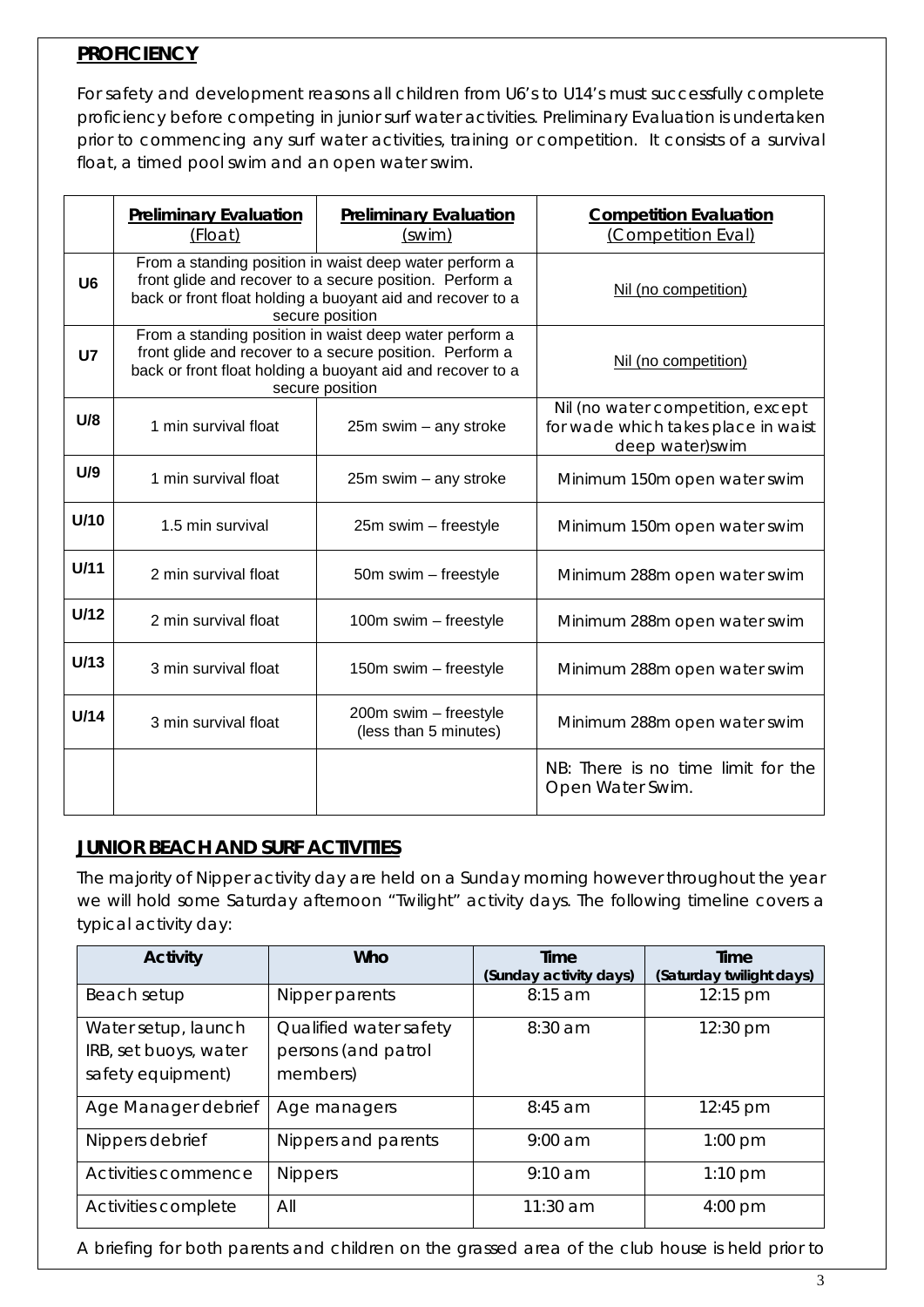commencement of activities. The children then proceed down to the beach to have their attendance recorded. Children will then be directed towards their starting event for U8's-U14's this will typically involve beach sprint, flags, wade/surf swim, board paddle and iron person events, surf education and games. U/6's and U7's participate in modified activities. Parents are required to stay with their children's age group at all times unless they are assisting with other nipper related activities in which the age manager should be notified.

Attendance and participation is recorded for all U/6-U/14. This is done to encourage regular attendance and participation in all activities. Regular activities include the following:

**WADE (U8's only)** - Competitors run & dolphin dive through a line of parents in the water about waist deep helping them to develop skills for surf racing and water confidence.

**SWIM & SWIM TEAM** - Competitors sprint into water where they swim around a string line of set cans to the finishing line on the beach.

**SPRINT** - Soft sand running approx 50-70 metres.

**FLAGS** - Competitors lie on the sand facing the water, when a whistle is blown they spring to their feet, turn & sprint to obtain a flag at the other end of a 15 metre arena.

**BOARD EVENTS**- Competitors run with their boards from the start line, paddle around a triangle of cans (set in the water at varying lengths–dependent on age), to the finish line on the beach.

### **SURF EDUCATION**

This is a very important component of the sport. All members are required to gain the Surf Education award appropriate for their age group during the season. Members must endeavour to complete the Surf Education criteria by the end of December each season under the guidance of their Age Manager to be able to compete at carnivals.

#### **PARENT PARTICIPATION**

Like any community sporting organisation Nippers is 100% dependant on volunteers. Whilst the Committee do the bulk of the work parents are required to help out from time to time. If you are not sure what to do or how you can help please don't hesitate to ask your Age Manager or one of the Committee Members.

We are always in need of water safety to allow us to conduct water events. If you are interested in becoming qualified as a water safety officer, please see your Age Manager and ask to be included in the next Surf Rescue Certificate (SRC) or Bronze Medallion (BM) course.

We encourage all parents to be an Associate Member of the Cudgen Headland SLSC. You can obtain a membership form from the club house. Persons who are not members of the club are not permitted to assist with any junior activities for insurance purposes.

Another way parents can assist the club is by becoming a Carnival Official. This entails helping to run and officiate at the carnivals. We have approximately 4-5 carnivals a year and our club needs to provide an "official to child ratio" of 1-20 competitors. It is very important for us to keep providing officials as families retire from nippers. Please talk to your Age Manager to obtain more details on what is required.

#### **UNIFORMS**

**The club cap is compulsory and must be worn during weekend junior activities and at all carnivals.** A fluro rash vest (SLS approved in pink colour) is also compulsory during all water activities and during training sessions for safety reasons. Club swimwear is compulsory so we strongly encourage all nippers to wear club swimwear to create a better club environment. All U6 and U7's are provided with a long sleeve fluro rashie as part of their registration fee and will also be provided with a highly visible club cap that is returned after each session. For all uniform enquiries please see the Uniform Officer.

*Cudgen has a NO CAP, NO RASHIE, NO NIPPERS policy.*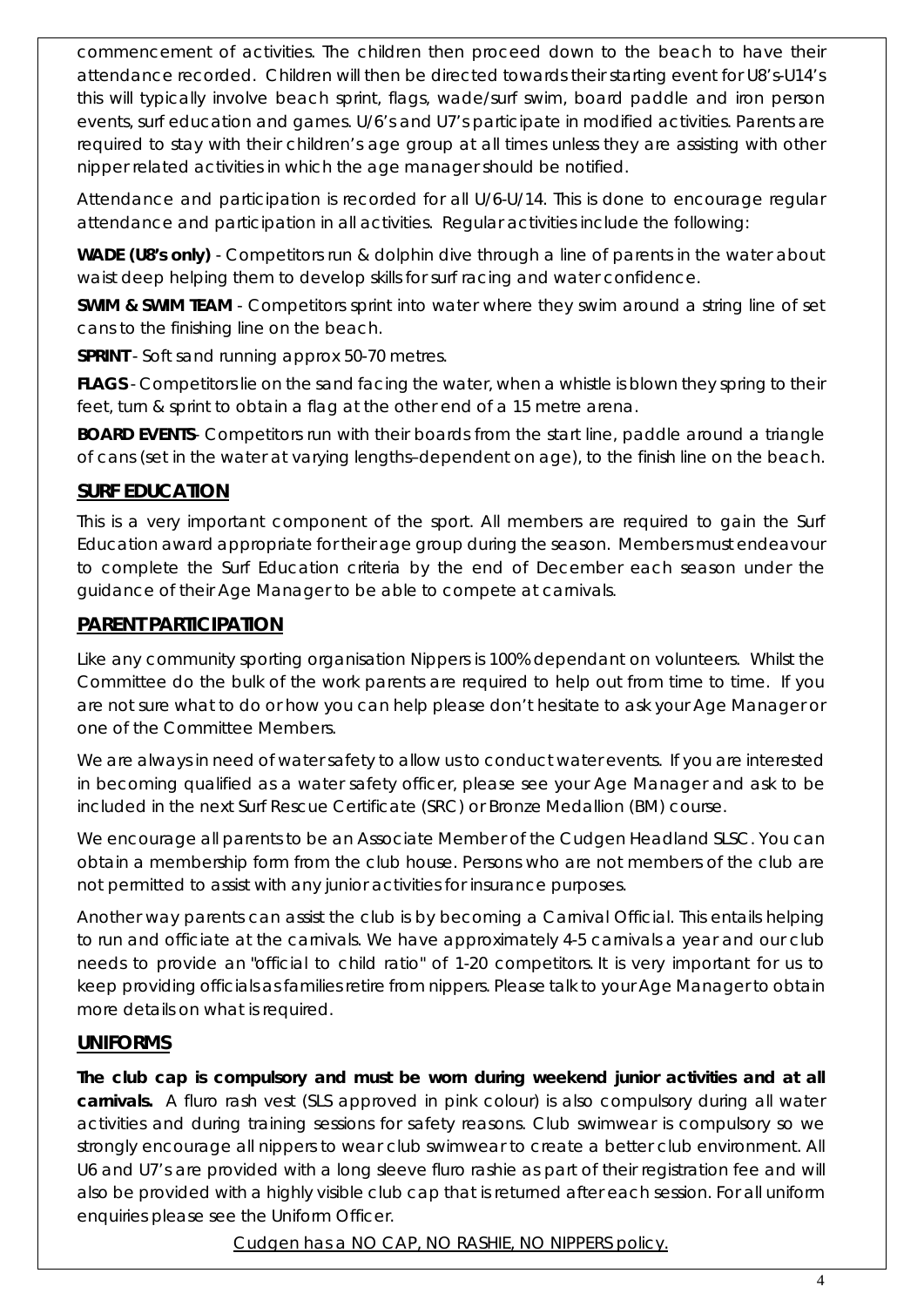# **SUN SAFETY – BLOCK THE SUN, NOT THE FUN!**

As a club we recognise the importance of sun care protection. Everyone must take personal responsibility by applying sunscreen before you come to the beach and reapplying regularly. Long sleeve Cudgen Headland SLSC shirt and broad rim hats are available for purchase from the Uniform Officer. All parents are encouraged to assist with setting up and storing the portable sun shades.

# **TRAINING**

**Board** training sessions are available for all proficient members from **U/9 - U/14**. Members must be signed in and out by an adult who must be present throughout the training session. If this policy is not adhered to, or the correct ratio of children to water safety officers is not available, children will not be able to train. Board training sessions are typically held Wednesdays and Fridays from 4.30pm until 5.45pm. Ironperson training is typically held on Saturdays at 10:00am until 11:30am **and is for U11s and up**. For all training enquiries please see the Club Coach.

# **CARNIVALS**

There are a number of carnivals each year that our club participates in. Every member is encouraged to represent the club at theses carnivals. Age Managers will ask members several weeks before each carnival whether they intend competing at the carnival, so teams and entries can be finalised. Please**,** if your child indicates they are attending ensure they turn up as non-attendance may mean other children will be without a team. Alternatively ring the Age Manager and let them know if you cannot attend.

*Withdrawal/Failure to compete*: If the Club pays an entry fee and the competitor does not compete, the competitor will be requested to reimburse the Club the cost of any entry fees paid.

We must also supply water safety and carnival officials to enable our children to compete at these carnivals. Please see you Age Manager in regards to becoming qualified in these areas.

# **CUDGEN CLASSIC**

The Cudgen Classic is our major fundraising event. It consists of an individual iron person and a teams event for competitors U10 to Opens. The Cudgen Classic was established in 1997 and is traditionally held on the last Saturday in October. Competitors from clubs south to Coffs Harbour and north to the Sunshine Coast attend. See the Cudgen Classic Coordinator to find out ways you can assist.

# **WATER SAFETY REQUIREMENTS**

Adequate water safety must be provided before any junior surf water activities can be conducted. This relates to both scheduled weekend junior activities and training sessions. A beach safety assessment must be completed before any water activities take place and must

have met the following requirements:

- ♦ A fully operational patrol must be on the beach (NOT REQD FOR TRAINING).
- ♦ The Patrol Captain has the authority to cease all water activities, if in his/her opinion the conditions are deemed to be unsafe.
- ♦ The Patrol Captain in conjunction with the Junior Activities Program Coordinator must ensure sufficient numbers of water safety officers are available.
- ♦ Only qualified personnel i.e. registered members with a minimum qualification of Surf Rescue Certificate (SRC) are eligible to act as water safety officers for junior surf water activities.
- ♦ Clubs must ensure all water safety officers are proficient in the SRC or are bronze medallion holders.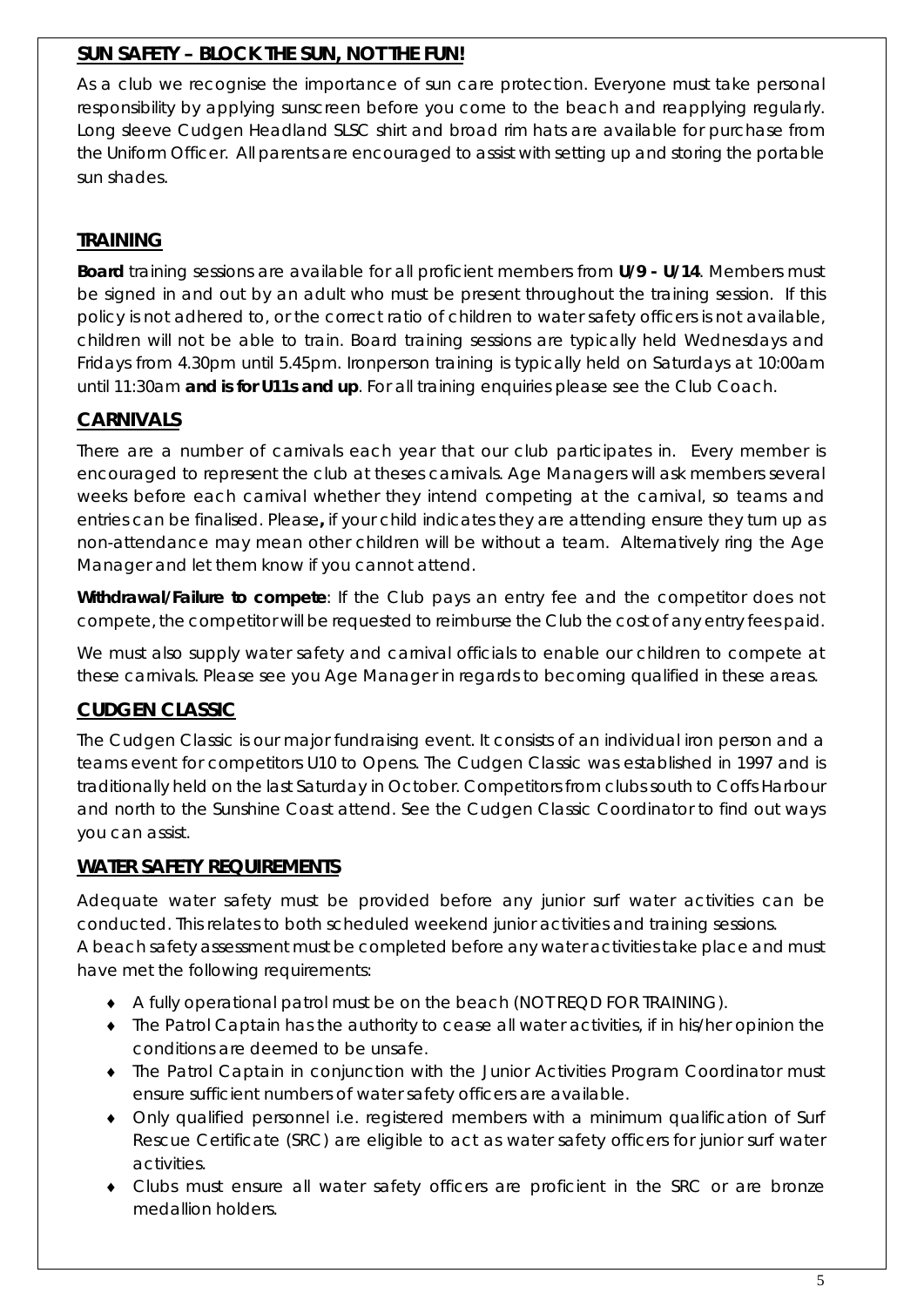♦ The orange lycra 'water safety' rash-shirts or yellow 'surf rescue' rash-shirt must be worn by qualified water safety personnel during all junior surf water activities, training and carnivals.

# **Water Safety Personnel Ratios**

The minimum ratio of water safety officers for junior surf water activities are:

- ♦ One water safety officer per 5 participants in the water at one time.
- ♦ Approximately 50% of these water safety officers shall be on a rescue craft (IRB, Board).
- ♦ All in-water safety officers not on rescue craft shall have a rescue tube.
- ♦ Dependent on conditions, an IRB may be deployed in the water when there are 20 or more participants

#### **MEMBER SAFETY**

*All NSWSLS members and employees (over 18years) require a WWCC if undertaking a childrelated role.*

#### *Some of the Roles within our club are:-*

- *· Junior Activity Chairperson*
- *· Age Managers and assistants*
- *· Water safety personnel for Nippers*
- *· Sports Coaches for under 18 squads and teams*

#### *Exemptions for WWCC are:-*

*· Children under 18*

*· Administrative, clerical and maintenance workers not involved with children for extended periods*

*· Volunteering by a parent or close relative with a team in which the child participates*

#### *How to apply for a WWCC*

*1) Apply for a WWCC on-line at www.kidguardian.nsw.gov.au/check*

*2) Take this form to the Motor Registry for a clearance (no charge for volunteers). You will receive an email with your WWC number.*

3) Provide a copy to the clubs Member Protection Officer who will record your Registration Number and expiry date on Surfguard. This clearance will last for 5 years.

Evidence that this check has been completed must be submitted to the Cudgen Headland SLSC prior to the commencement of the season. It is an offence under the Child Protection (Offenders Registration) Act 2000 for a person convicted of a serious sex offence to apply for club positions.

#### **GRIEVANCE PROCEDURE**

Cudgen Headland SLSC recognises you can't do a good job or be fully productive, if you feel other members or officers or anyone else is treating you unfairly, discriminating against you or harassing you. The SLSA Regulations also provides guidance on the judiciary and disciplinary procedures. The key principals of this policy include, confidentiality, impartiality, free of unfair repercussions or victimisation, sorted out at the local level, if possible, sensitivity and timely resolution.

Should you have a grievance we ask that you follow the following steps:

- **STEP 1:** If you can, discuss the issue with the person or people involved. We have found that most issues can be sorted out by a simple explanation or apology.
- **STEP 2:** If this does not satisfy you or you aren't sure how to handle the issue yourself, speak to the Grievance Officer. The Grievance Officer will assist you to see someone who can help.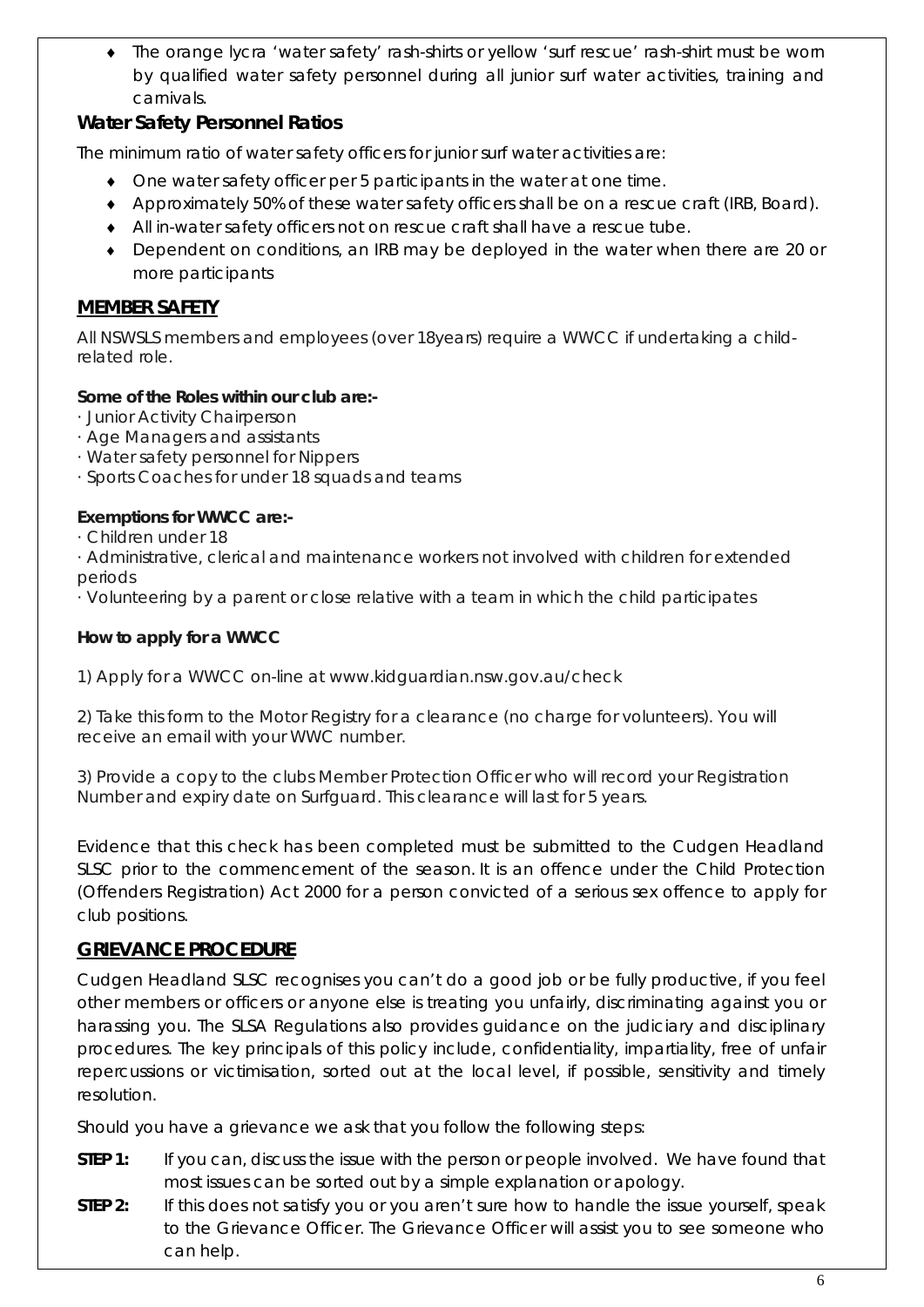**STEP 3:** If you need further assistance, the Grievance Officer will speak with an appropriate Committee Member on your behalf.

#### **CUDGEN HEADLAND CLUB STRUCTURE**

There are 5 entities which make up the Cudgen Headland SLSC and are overseen by a Club Board of nine representatives:

#### **1. Junior Activities Committee (JAC)**

The nippers, their parents and the Juniors Committee.

**2. Surfsports**

The Competitive members from 15 through to Seniors

#### **3. Lifesaving**

The patrolling members from U15 through to Seniors and the Seniors Committee.

#### **4. Cudgen Coldies**

The winter ocean swimming members and the Coldies Committee.

#### **5. Club Limited**

The bar, bistro and building.

#### **HOW CAN YOU HELP ?**

- ♦ Assist the Age Managers.
- ♦ Be prepared to get wet!
- ♦ Enrol to gain your Surf Rescue Certificate (SRC) or Bronze Medallion (BM).
- ♦ Consider doing the Carnival Officials Course.
- ♦ Help with the weekly BBQ.
- ♦ Assist by bringing boards and other equipment up from the beach at the conclusion of the weekly beach activities. Many hands make light work!
- ♦ Wash the equipment and help put it away.
- ♦ Attend the monthly Committee meeting and have a say in the running of the Club. Meetings dates are posted on the surf clubs website.
- ♦ Be prepared to volunteer your time when the Club is running the Cudgen Classic or hosting events.
- ♦ Become an Associate Member of the Club.
- ♦ Support the Club by utilising the bar and bistro.

#### **FAIR PLAY CODES**

#### **Parent's Code**

- ♦ Do not make an unwilling child participate in a sport.
- ♦ Children are involved in sport for their enjoyment, not yours.
- ♦ Encourage children to play by the rules.
- ♦ Encourage the effort being as important as the result.
- ♦ Work towards improving skills and sportsmanship.
- ♦ Do not yell or abuse a child for making a mistake. They are trying as hard as they can.
- ♦ Recognise and encourage good play or efforts.
- ♦ Do not publicly question an official's decision.
- ♦ Recognise the efforts of volunteer coaches and managers.

#### **Age Manager / Coach's Code**

- ♦ Make sure opportunities for participation are available for all children.
- ♦ Do not demand too much of children. They have other interests as well.
- ♦ Teach participants that the rules are for their safety and should not be broken.